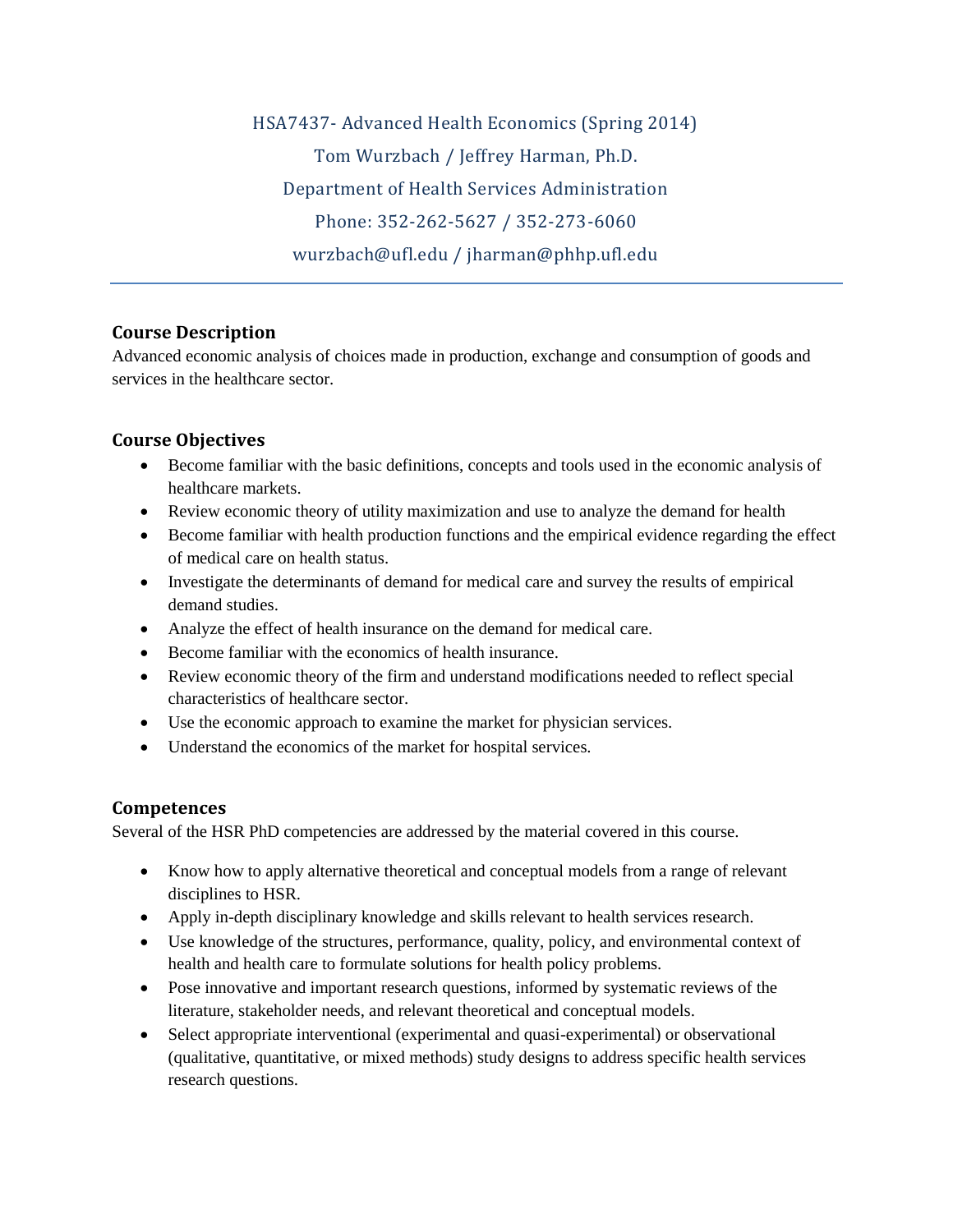- Use appropriate analytical methods to clarify associations between variables and to delineate causal inferences.
- Effectively communicate the findings and implications of health services research through multiple modalities to technical and lay audiences.

# **Course Outline**

| Jan 7, 9   | Math for Economists<br>Lecture only                                                                           |
|------------|---------------------------------------------------------------------------------------------------------------|
| Jan 14     | Economic Valuation of Life and Health<br>Ch <sub>2</sub> , pp17-73.                                           |
| Jan 16     | Problem Set 1: 2.6, 2.8, 2.9, 2.10, 2.11<br>* Drummond, 2002; ** Drummond, Economic Evaluation in Health Care |
| Jan 21, 23 | Demand for Health<br>* Grossman                                                                               |
| Jan 28, 30 | <b>Winter Break</b>                                                                                           |
| Feb 4      | <b>Health Production Function</b><br>Ch3, pp75-118                                                            |
| Feb 6      | Problem Set 2: 3.1-5, Handout<br>* Fuchs 1968                                                                 |
| Feb 11     | Demand for Medical Care<br>Ch4, pp119-153                                                                     |
| Feb 13     | Problem Set 3: 4.1, 4.2<br>* Comanor, et al, 2006                                                             |
| Feb 18     | Health Insurance<br>Ch5, pp155-201                                                                            |
| Feb 20     | Problem Set 4: 5.1, 5.2, 5.3, Handout<br>* Arrow, 1963                                                        |
| Feb 25     | *** MIDTERM ***                                                                                               |
| Feb 27     | <b>Health Insurance</b><br>Ch7, pp253-291<br>* Nyman, 2004                                                    |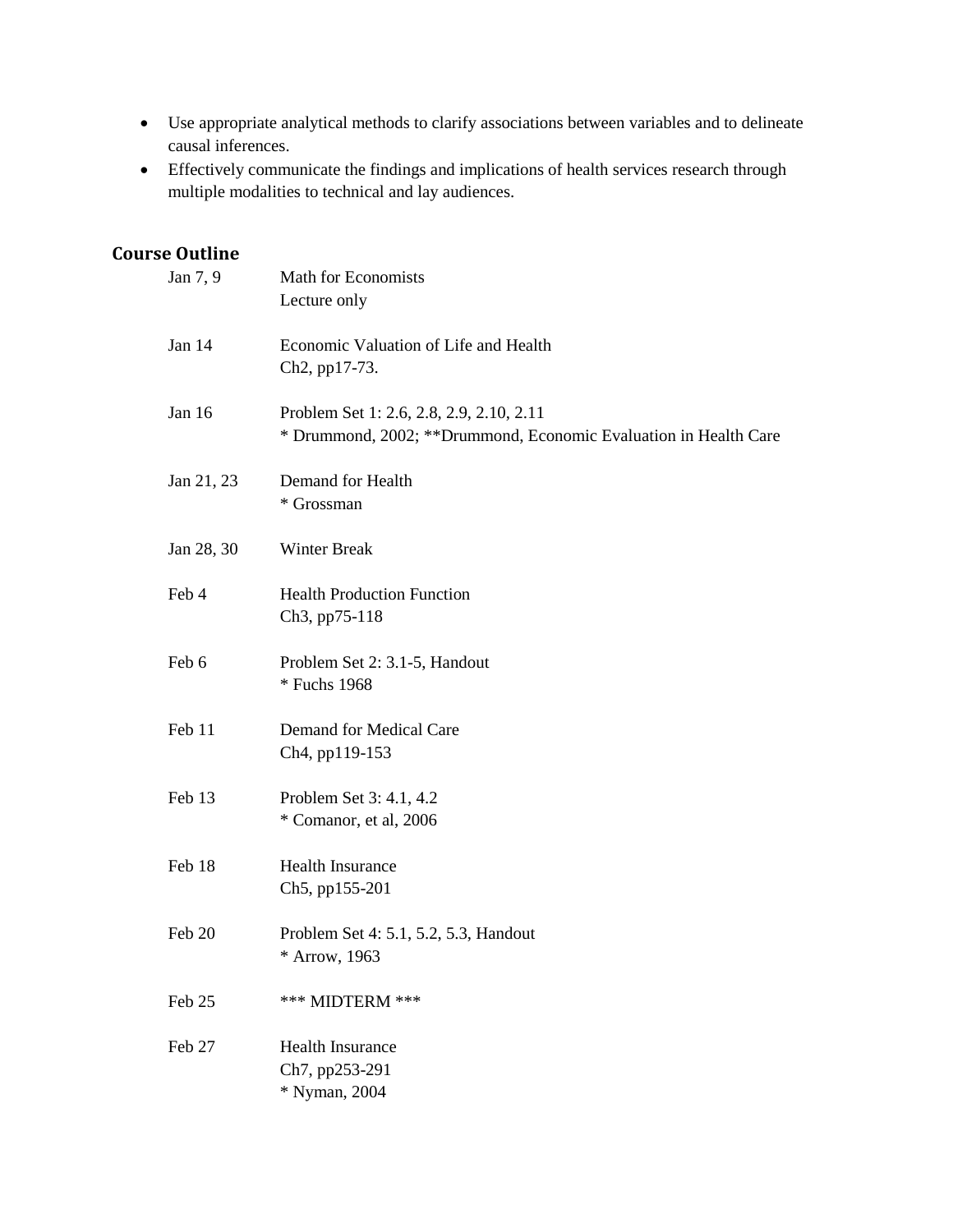| Mar 4, 6   | <b>Spring Break</b>                                                            |
|------------|--------------------------------------------------------------------------------|
| Mar 11     | <b>Health Insurance</b><br>Ch6, pp203-252; (Ch7)                               |
| Mar 13     | Problem Set 5: 6.1, 6.6, Handout<br>* Krueger, Kuzeimko, 2013; (Nyman, 2004)   |
| Mar 18     | Theory of the Firm<br>Handout, Lecture only                                    |
| Mar 20     | Problem Set 6: Handout<br>* Palangkaraya, Yong, 2012                           |
| Mar 25, 27 | Physicians<br>Ch8, pp293-309                                                   |
| Apr 1      | Physicians<br>Handout, Lecture only                                            |
| Apr 3      | Problem Set 7: 8.1, 8.2, Handout<br>* Hickson, 1987; * NEJM, 1990; * JAMA 1992 |
| Apr 8      | Hospitals<br>Handout, Lecture only                                             |
| Apr 10     | * Harris, 1997                                                                 |
| Apr 15, 17 | Delivery of Medical Care<br>Ch11, pp379-400                                    |
| Apr 22     | <b>Future Challenges to Health Care</b><br>Ch14, pp447-482                     |
| Apr 24     | Wrap-up, Reading day                                                           |
|            | *** FINAL EXAM ***                                                             |
| * Required |                                                                                |

\*\* Optional, recommended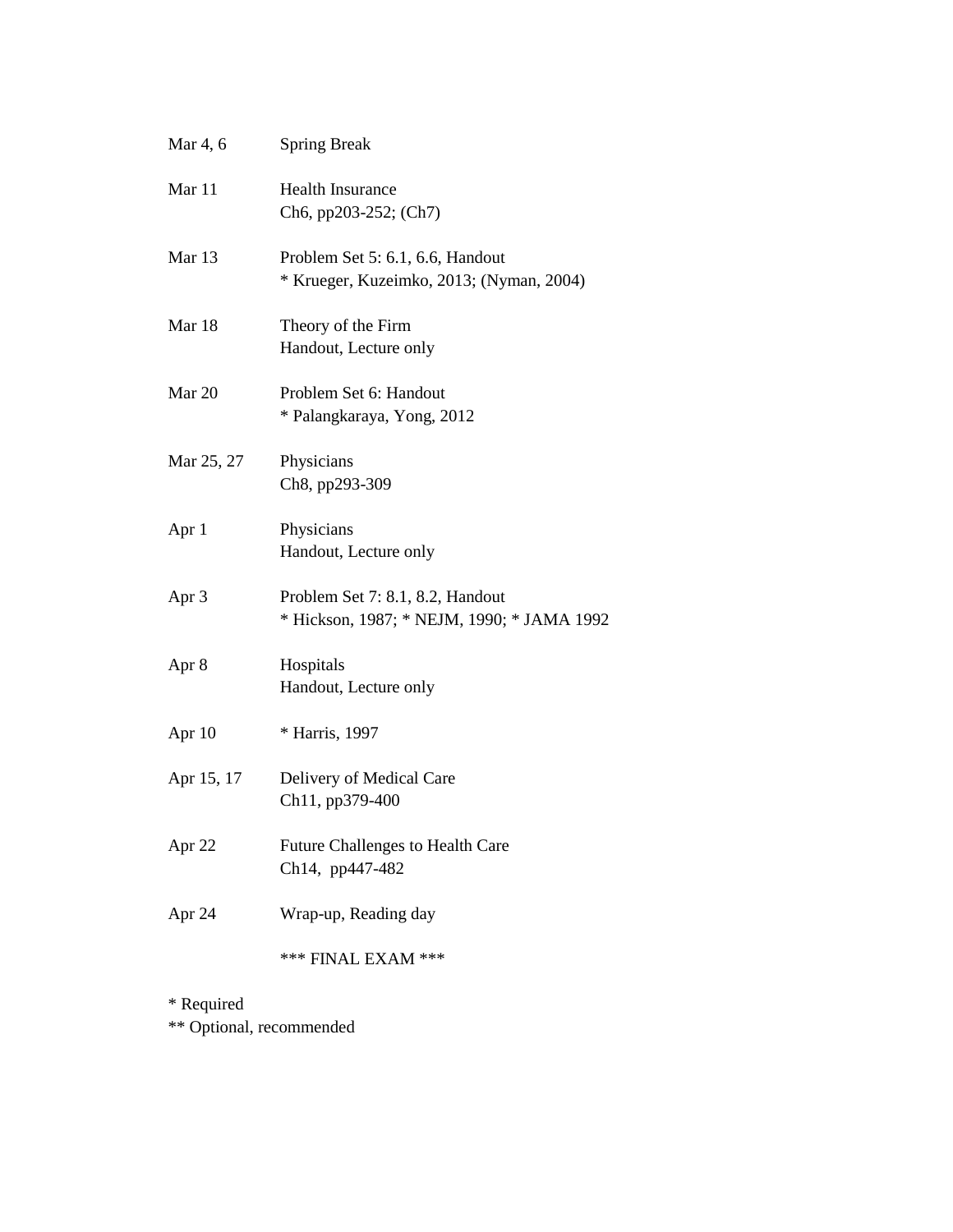## **Students with Disabilities**

Students requesting classroom accommodation must first register with the Dean of Students Office, which will provide documentation to the student. The student should then provide this documentation to me.

### **Required Textbook**

Zweifel, P., Breyer, F. and Kifman, M., Health Economics  $(2<sup>nd</sup> Edition)$ , Springer, 2009

### **Discussion Days**

Thursday of each week is a "discussion day." A discussion leader is assigned for each week. Students read the required article(s) and propose discussion questions and interesting points (due Sunday at midnight, sent to instructor and the discussion leader). The discussion leader compiles the questions into a discussion agenda and submits the finalized agenda to the instructor (due Tuesday at midnight). The discussion agenda is not just a list of each person's question; the questions are used to create a list of questions to guide the discussion. On Thursday, the discussion leader will run the class according to their agenda.

## **Required Readings**

Readings will be available on the Sakai website. Required readings are prefixed with an asterisk; recommended readings are prefixed with two. Students are expected to have read all required readings prior to each lecture and should understand the issues covered in each article.

### **Problem Sets**

Problem sets are assigned for many weeks. Problem sets are required and are due at the beginning of class on Thursday in the week they are assigned. Late problem sets will not be accepted

#### **Course Evaluations and Grading**

Your grade will be based on your performance on your discussion submissions (5%), your discussion agenda/leadership (10%), problem sets (15%), a midterm (35%), and a final examination (35%).

There will be no makeup exams except for extreme circumstances (e.g. admitted to hospital) with valid evidence of the extreme circumstance. Late problem sets will be scored at no more than 50%.

#### **Grading Scale:**

| $A$ :   | $93 - 100\%$ |
|---------|--------------|
| $A - 1$ | $90 - 92%$   |
| $B+$ :  | $87 - 89%$   |
| B:      | $83 - 86%$   |
| $B-$    | $80 - 82%$   |
| $C+$    | $75 - 79%$   |
| C·      | $70 - 74%$   |